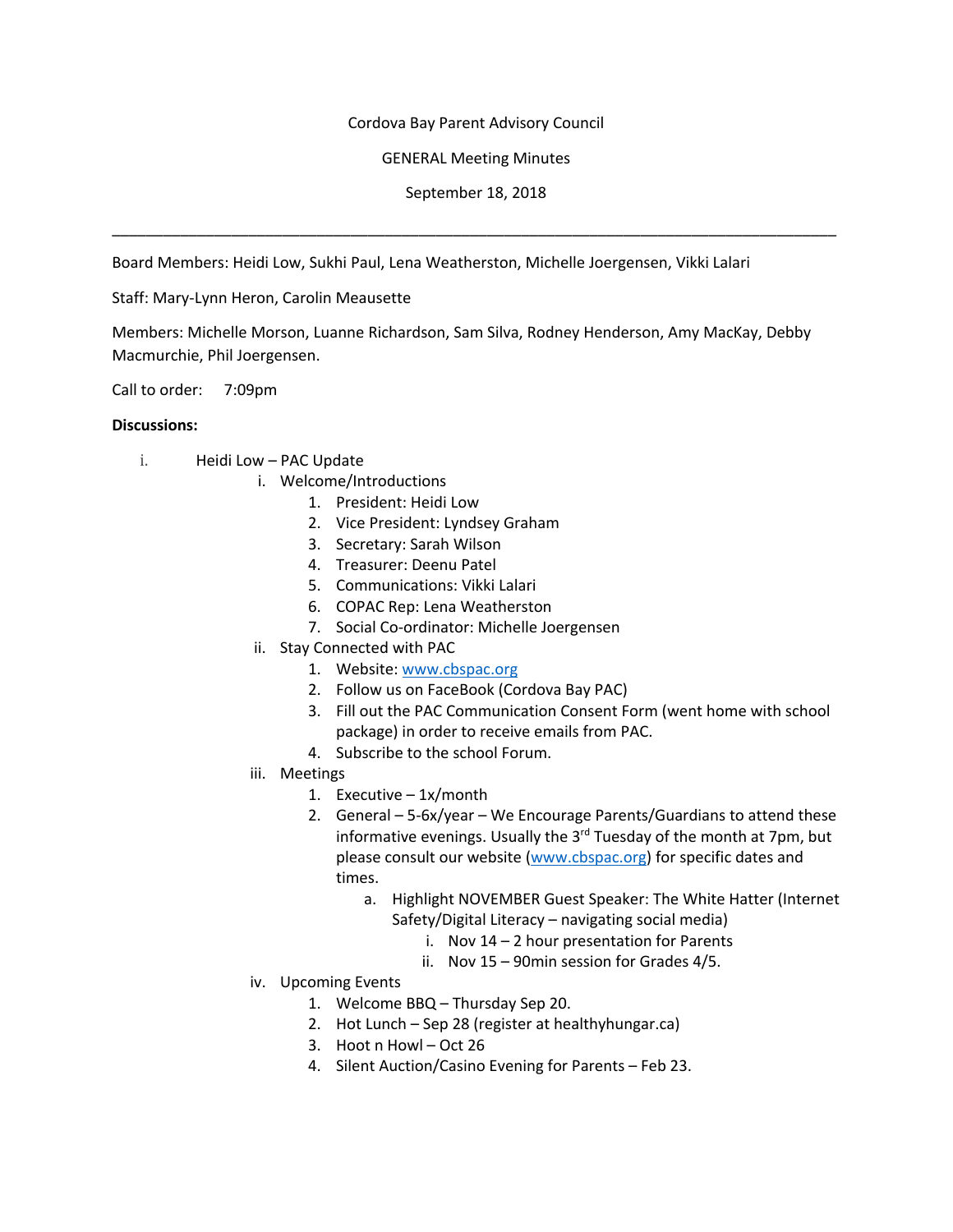- v. Fundraisers
	- 1. New Mabel's Labels 20% to the school
	- 2. Bottle Drives (Sept/Jan/May)
	- 3. Red Barn Gift Cards (10% back to school)
	- 4. Purdy's (Christmas/Easter)
	- 5. Thrifty's Smile Cards currently re-registering but once completed, we will inform you.
- vi. Class Reps Still in Need…
	- 1. Vacancies
		- a. Mrs. Verronneau
		- b. Mrs. Schultz
		- c. Ms. Mill
		- d. Mrs. Mitchell

If interested please contact cordovabaypac@gmail.com

# Looking forward to a great year.

- ii. Mrs. Heron and Ms. Meausette Principal/Vice Principal
	- 1. Welcome/Introductions
		- a. They encourage communication often and early.
	- 2. Community Building Vision
		- a. Expanding the intergenerational program
		- b. Parent Workshops (self-regulation, literacy, numeracy)
	- 3. Mrs. Heron excited to start
		- a. Choir
		- b. French Club
	- 4. Ms. Meausette's focus
		- a. Sports inclusivity, especially younger girls.
	- 5. 2 specific District Policies (On District Website) to highlight
		- a. Parent Involvement (#1100)
			- i. Parents being Partners in Educations
		- b. Complaints regarding Personnel, Programs or Procedures (#1360)
			- i. Should be direct toward teacher. If there is no resolve then Admin can step in or mediate. Further to this, if nothing can be resolved it would go to School Board.
			- ii. There is also a Parent/Student Appeals Bylaw Policy (#1110)
	- 6. A major part of Admin responsibilities (District Policy #4100)
		- a. Encouraging and guiding socially responsible students. Logical consequences, punishments do not work.
			- i. We are open to dialog about any incident at school.
	- 7. Safe Routes to School Update
		- a. It would be great to create a Subcommittee to bring some of the problem areas forward.
			- i. Parent Concern In last 4-5 years there has been an increase in biking, scooters, and walking.